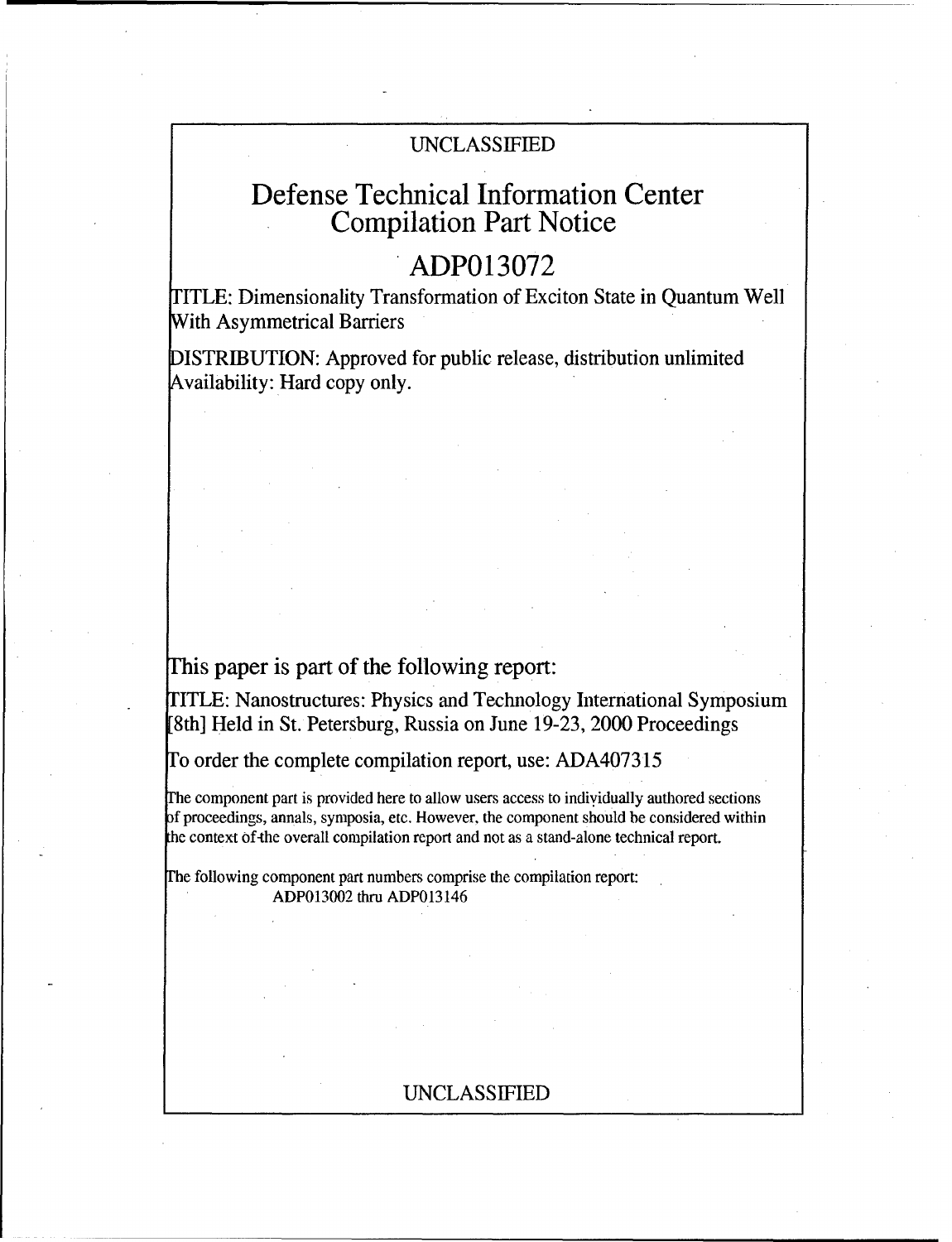8th Int. Symp. "Nanostructures: Physics and Technology" **EN.05p** St Petersburg, Russia, June 19-23, 2000 © 2000 loffe Institute

#### Dimensionality transformation of exciton state in quantum well with asymmetrical barriers

V. V. Kapaevt, Yu. V. Kopaev and A. *E. Tyurin*

P. N. Lebedev Physical Institute, RAS, 117924 Moscow, Russia t e-mail: kapaev@sci.lebedev.ru

Abstract. In the conditions of 2D-3D dimensionality transformation of one-particle states, the dependence of exciton binding energy  $E_{ex}$  on asymmerical well width h has been theoretically studied. It is shown that the contribution of one-particle continuous spectrum to exciton becomes considerable when the inverse exciton Bohr radius  $1/a_B$  turns out to be comparable with the critical for 2D-3D transformation value of in-plane wave vector  $k_c$ . The lack of coincidence between electron and hole  $k_c$  values leads to the complicated shape of  $E_{ex}(h)$  dependence, which has a minimum at intermediate values of h. The minimum value of  $E_{\text{ex}}$  appears to be less than 3D exciton binding energy.

In quantum wells with asymmetrical in height barriers and different effective masses in structure layers, the localized 2D states exist only within the limited range of in-plane wave vector k. The critical  $k_c$  value depends on the well width, barrier height ratio  $U_2/U_1$  and the ratio of effective masses in the confining barriers. The *kc* value can be quite small giving rise to some rather interesting effects  $[\cdot]$ . One can control  $k_c$  value by the external electric and magnetic fields. The 2D-3D transformation of the exciton states in external electric field was experimentally observed in GaAs/AlGaAs quantum well structures  $\lceil \frac{1}{n} \rceil$ . As it was shown in [*i*], the drastic change of exciton binding energy occurs when the localized state in asymmetrical well still exists but the critical value of  $k_c$  becomes comparable to the inverse exciton Bohr radius  $1/a_B$ . In this case, the exciton state is constructed from the. localized states of electron and hole as well as from the states of continuum.

In the conditions of dimensionality transformation the dispersion law becomes essensially non-parabolic for electron (hole) states. The wave functions depend on  $k$ , which doesn't allow one to describe exciton states within the usual variational approach **[3].**

In this paper, we present the method for description of exciton states in systems with complicated valence zone dispersion law **[1]** caused by heavy-light holes interaction **[4.** In this method, the exciton wave function is represented as an expansion in terms of products of electron and hole wave functions with different in-plane motion momenta, taking into account the dependence of one-particle wave functions on  $k$ . The additional complication in our case is a necessity to consider the continuum states contribution to exciton state when  $k > k_c$ .

To simplify computational technique, we accept the following procedure: let us introduce the infinitely high barrier in the region of lower barrier *U2* of the structure on rather large distance  $L$  from the right edge of the well. In this case, the continuous spectrum is represented by a set of discrete states with very small distance between appropriate subbands. There is the change of wave function localization (from the well region **(0,** h) to the region  $(h, L + h)$ ) with the variation of wave vector k, instead of 2D-3D transformation. We have to achieve the convergence by varying the parameter  $L$  for adequate description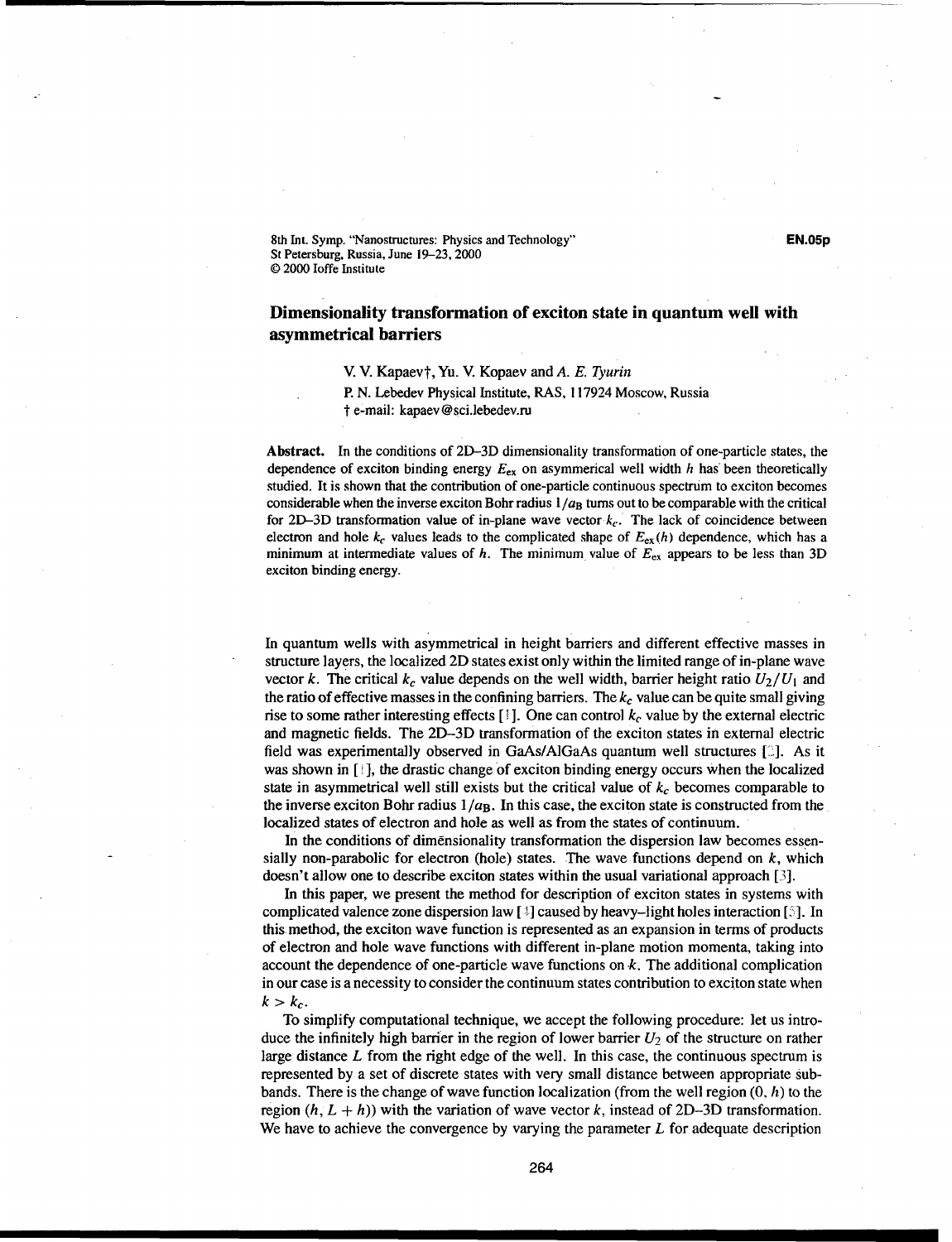**EN.0Sp 265**

of continuous spectrum.. Solving one-particle Schr6dinger equations in described structure for different values of k, we obtain the energy spectrum  $E_{c,v}^{n,m}(k)$  and the set of appropriate electron and hole wave functions.

Let us consider 1-S exciton state. We represent the exciton wave function as a following **linear combination:**<br> **If**  $\mathbf{A}$ 

$$
\Psi_{\rm ex}(\mathbf{r}_e, \mathbf{r}_h) = \frac{1}{4\pi^2} \sum_{n_e, n_h} \int d\mathbf{k}_h \int d\mathbf{k}_e \Phi_{\mathbf{k}_e, \mathbf{k}_h}^{n_e n_h} \exp(i(\mathbf{k}_e \rho_e - \mathbf{k}_h \rho_h)) \psi_{n_e \mathbf{k}_e}(z_e) \psi_{n_h \mathbf{k}_h}^*(z_h),
$$
\n(1)

where  $\Phi_{\mathbf{k}\epsilon\mathbf{k}_h}^{n_e n_h}$  are the Furier-expansion coefficients. It is convenient to use coordinates for center-of-mass motion  $(Q, R)$  and relative motion  $(k, \rho)$ . By multiplying the Schrödinger equation by  $\Psi_{ex}^{*}$  and integrating over **R**,  $\rho$ ,  $z_e$ ,  $z_h$  we obtain for the expansion coefficients the following set of coupled integral equations:

$$
\left[E_c^{n_e}(\mathbf{k} + \mathbf{Q}/2) - E_v^{n_h}(\mathbf{k} - \mathbf{Q}/2)\right] \Phi_{\mathbf{kQ}}^{n_e n_h} - C \sum_{n'_e, n'_h} \int d\mathbf{k}' \Phi_{\mathbf{k}'Q}^{n'_e n'_h} \int dz_e \int dz_h
$$
  

$$
\frac{\exp(-|\mathbf{k} - \mathbf{k}'||z_e - z_h|)}{|\mathbf{k} - \mathbf{k}'|} \psi_{n_e \mathbf{k} + \mathbf{Q}/2}^{*}(z_e) \psi_{n'_e \mathbf{k}' + \mathbf{Q}/2}(z_e) \psi_{n_h \mathbf{k} - \mathbf{Q}/2}(z_h) \psi_{n'_h \mathbf{k}' - \mathbf{Q}/2}^{*}(z_h), \quad (2)
$$

where  $C = e^2/2\pi\varepsilon$ .

The calculations were performed in the assumption that  $\mathbf{O} = 0$  for optically active exciton [3]. Let us make the values  $k, z_e, z_h$  uniformly discrete in the considered regions and represent all the integrals in (2) as appropriate sums. Thus, we obtain a system of linear equations for  $\Phi_{\mathbf{k}'}^{n'_{\mathbf{k}n'_{\mathbf{k}}}}$  instead of set of coupled integral equations. Avoiding the point of integrable singularity at  $\mathbf{k} = \mathbf{k}'$ , we solve the usual eigenvalue problem [5].

The choice of integration interval for  $k$  is rather important in the method described. At the large h values in formation of 3D-exciton the quasi-continuous spectrum states that have equal degree of wave functions localization participate. The dispersion law is parabolic for every subband. One has to choose in (1) rather small integration interval over  $k$  ( $\Delta k \sim 1/a_B$ ) and take into account a considerable number of subbands (variational approach) to achieve the convergence.

The situation is the same for the small  $h$  values, when the electron localized state is already vanished.

The situation is rather different for intermediate values of  $h$  when the binding energy corresponds to that of 2D-exciton. The parameter  $1/a_B$  is so large that in a considerable range of h it can exceed the critical value  $k_c$  for dimensionality 2D-3D transformation of electron states. In this case the first subband states  $E_c^1(\mathbf{k})$  provide the most considerable contribution to the expansion (1). In the conditions of 2D-3D transformation the appropriate wave functions can be considered as a full set of functions necessary for the exciton formation.

The calculations were made for the structure on the basis of  $GaAs/Al_xGa_{1-x}As$  with aluminium concentration:  $x = 0.4$  in the left barrier,  $x = 0$  in the well, and  $x = 0.06$  in the right barrier. The distance L necessary for continuum simulation was settled as  $100 \text{ nm}$ and was chosen from the condition of the convergence of results.

The described procedure allows one the consider exciton states in the whole range of structure parameters, i.e., in the bulk GaAs (with large  $h$ ), bulk AlGaAs ( $h = 0$ ), and the well widths corresponding to 2D-3D transformations of the hole  $(h = 1.7 \text{ nm})$  and electron  $(h = 3.8$  nm) states.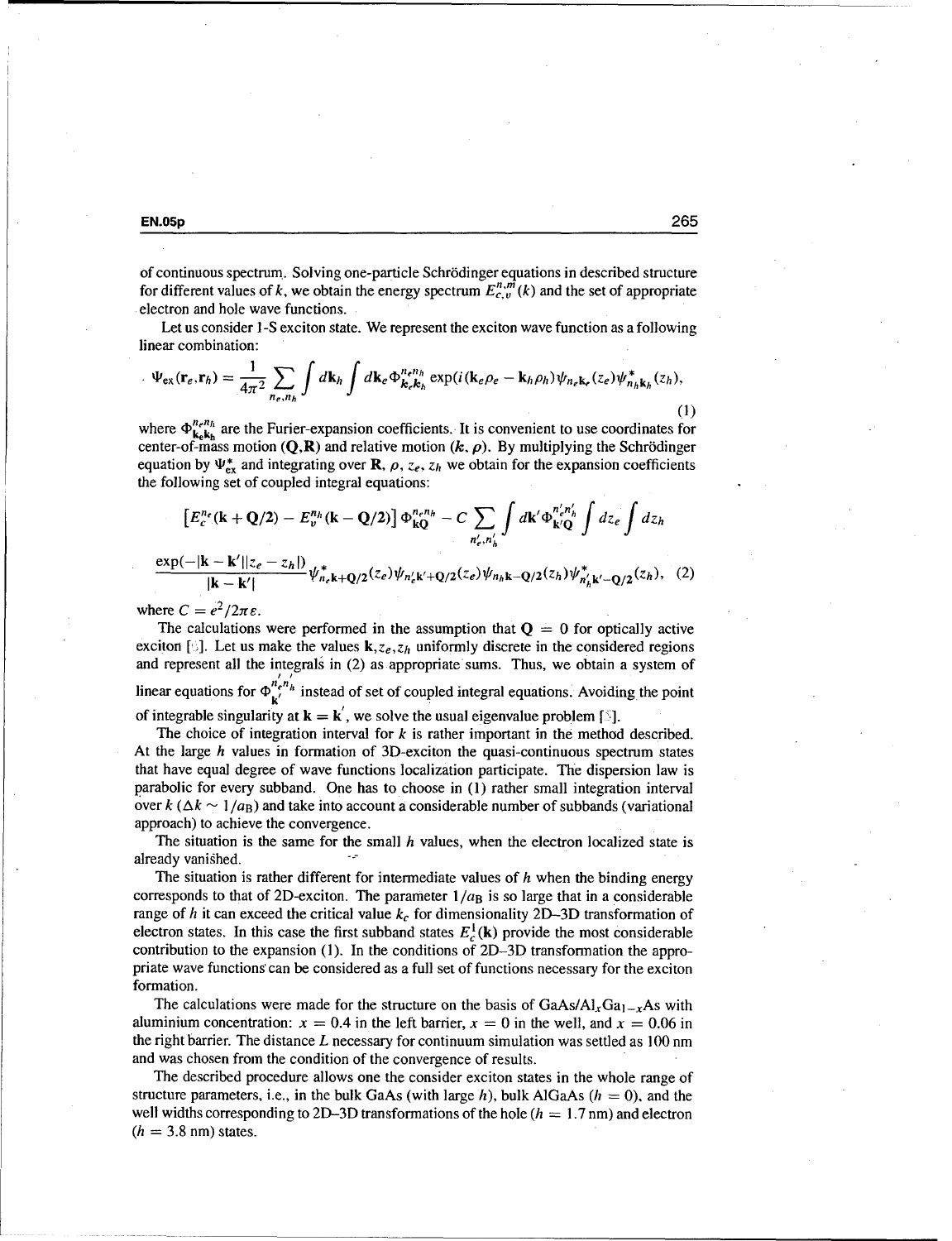

Fig. **1.** The dependence of the exciton binding energy *Eex* on the width h of asymmetrical well.

The dependence of exciton binding energy  $E_{ex}$  on the width h of asymmetrical well (obtained by the method described) is represented in Fig. 1. The dependence has a complicated shape with two extrema: minimum  $E_{ex} = 3.5$  meV at  $h_1 = 2.4$  nm and maximum  $E_{ex} = 10$  meV at  $h_2 = 7$  nm. The value  $E_{ex}$  obtained at  $h = 0$  equals to 3D-exciton binding energy in bulk  $A_xGa_{1-x}As$  with aluminium concentration  $x = 0.06$ . This confirms the correctness of chosen computational technique.

As the well width  $h$  increases the conditions of 3D-2D transformation for the hole state are first met. The hole wave function localizes in the well region while the electron remains delocalized. This leads to the minimum of exciton binding energy at  $h_1 = 2.4$  nm. It is essential that the minimum value  $E_{\text{ex}}$  appears to be less than the 3D-exciton binding energy in GaAs. The further increase in h leads to the electron 3D-2D transformation and, consequently, it's localization in the well. As a result, the oscillator strength of electronhole transition rises, reaching maximum at  $h = 7$  nm. The decrease in  $E_{ex}$  with the further growth of  $h$  is a due to the same reasons as in symmetric wells, i.e., a simultaneous decrease in the localization of electron and hole wave functions.

In Fig. 2 the inverse Bohr radius  $1/a_B$  dependence on the well width h is shown (solid curve). The dashed curve represents the h dependence of the critical value of wave vector  $k_c$ where the 2D-3D transformation of electron state occurs. The curves intersect at  $h = 5$  nm. From this moment the less  $h$  is (until the electron state vanishes) the more important role